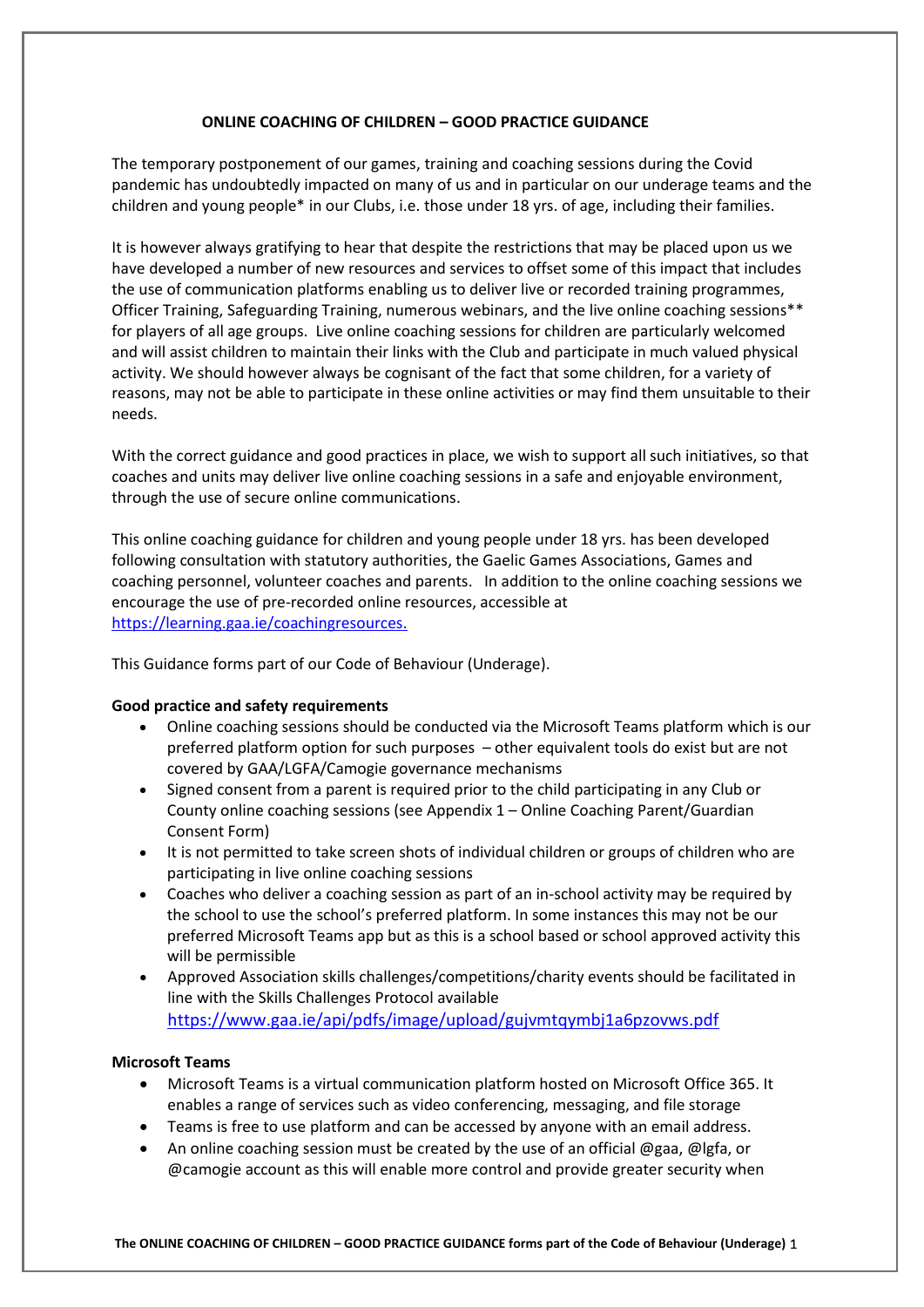delivering a session e.g. use an existing person's or officers @gaa, @lgfa or @ camogie account

- There is no charge to a Club when they use the official @gaa, @lgfa, or @camogie account
- Features available to the meeting host include the following:
	- $\circ$  The host does not have the ability to turn off an individual's camera but may turn off all cameras as required
	- o The chat functionality cannot be turned off during a Teams coaching session
	- o Parents must submit the email address to the host coach, on behalf of their child, to enable the issuing of an invitation to them
	- $\circ$  It is this email address that shall invite parents to avail of the coaching session for their child
	- o The email address of a person under 18 yrs. shall not be accepted for such purposes
	- o Attendees can be muted/ unmuted
	- o Attendees can be removed from the meeting
- Children should be instructed not to use the chat function unless directly engaging with the coach

## *For more information on Microsoft Teams please see the Teams users guide* <https://www.gaa.ie/api/pdfs/image/upload/lg8bomcg2tray2dtu56s.pdf>

## **Setting up and delivering a coaching session**

- An official @gaa.ie, @lgfa, @camogie address must be used to set up the online session on behalf of the coach. Please contact the Club Secretary or Children's Officer to facilitate this
- Each event must have an individual and newly created invitation
- The coach(es) should have their camera and microphone on at all times, except during breaks or in exceptional circumstances
- Children should join the session with their microphone mute and their camera off and should only turn these on at the request or under the direction of the coach in charge

## **Coaches**

- Coaches must receive permission and use an official existing email address from their Club or County, as relevant, to deliver online coaching sessions
- At a minimum 2 coaches (or 1 coach and 1 nominated responsible adult) are required to deliver a coaching session in accordance with agreed supervisory ratios
- One person, delivering the online coaching must be nominated as the lead coach
- It is the lead coach who must act as the point of contact for each coaching session and shall also be the responsible person should it be necessary to make administrative or disciplinary decisions in relation to the delivery of the coaching
- If the young people participating include both male and females the coaches/nominated responsible adults must also include a male/female presence
- At a minimum, coaches must have achieved a Foundation/ /FUNdamentals level coaching qualification, must be satisfactorily vetted and have attended relevant Child Safeguarding **Training**
- The responsible adult, if not a qualified coach, shall be deemed a Supervisor of Children. and must be satisfactorily vetted and must have attended relevant Child Safeguarding Training recognised by our Associations
- Coaches must keep a record of each participant at online coaching sessions
- Coaches and any nominated responsible adults must be in membership of their Gaelic Games Association

**The ONLINE COACHING OF CHILDREN – GOOD PRACTICE GUIDANCE forms part of the Code of Behaviour (Underage)** 2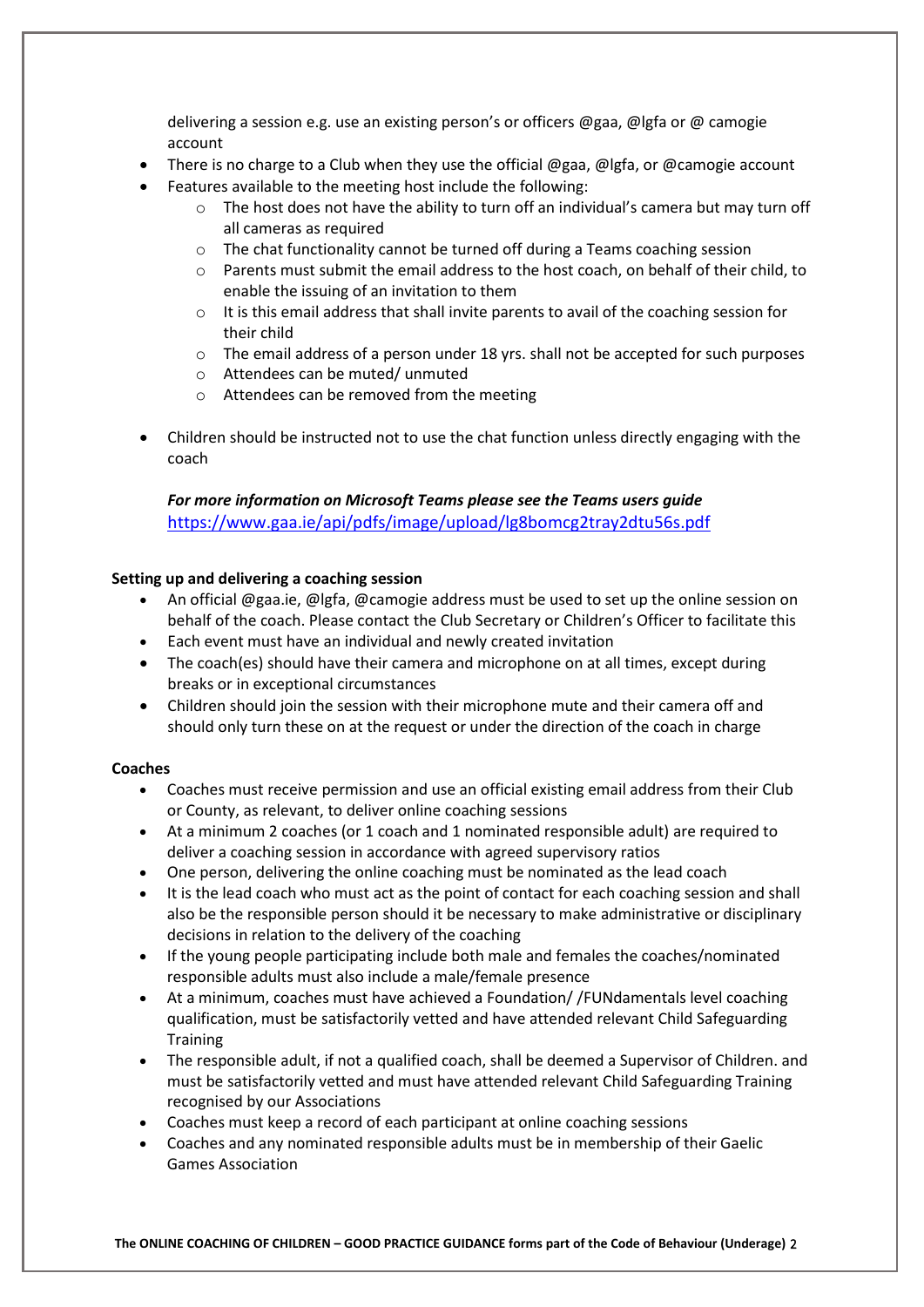- Misbehaviour or conduct of an inappropriate nature may result in the offending person being removed from the session by the lead coach
- Coaches delivering an in-school coaching activity may be required to avail of the platform and existing procedures adopted by the school

## **Delivering the coaching session - good practice**

- During underage online coaching for children and young people the coach should have their camera and microphone on at all times, except during breaks or in exceptional circumstances
- Children should join the session with their microphone mute and their camera off and should only turn these on at the request and with the permission or under the direction of the coach or if deemed necessary when asking a question
- While a camera 'off and mute' rule applies to children participating in the session it is recommended that the coach would occasionally request the children, as a group, to turn on their cameras for a short period of time, as this will enable the coach to be aware who is in attendance. Any such instruction will be under the guidance of the lead coach in charge

## **Children attending the coaching session**

- Children participating in online coaching sessions must be in membership of the Club or unit
- Participants must be appropriately dressed when participating in the session
- Children who are unwell or injured, should not participate in an online coaching session
- Misbehaviour or conduct of an inappropriate nature may result in the offending person being removed from the session by the lead coach
- Children may not seek to turn on their camera or microphone unless requested to do so by the lead coach
- A 'chat' function is available as part of the Microsoft Teams function that may be utilised by the participants or their parents, with the permission of the lead coach
- Children should be instructed not to use the chat function unless directly engaging with the coach

## **Parents/Guardians\*\*\***

- Parents and guardians have a central role to p-lay in supporting the participation of their child(ren) in our online coaching sessions
- The child's parent must complete a consent form on behalf of their child and submit same to their Club so as to enable their child participate in an online coaching session (link)
- Parents shall receive an email inviting their child to participate in the coaching session. This invite may not be shared with any other person(s)
- Parents must undertake to be present or in close proximity to their child while they are participating in the coaching session
- Parents may avail of the 'chat' function on behalf of their child, if deemed necessary

## **Clubs/County Boards**

- Register and access the FMS/ABC Have a Ball Resources on GAA Learning site <https://learning.gaa.ie/coachingresources> where additional coaching and skills resources are available to download
- Register and access the FMS/ABC Have a Ball Resources on GAA Learning site <https://learning.gaa.ie/coachingresources> and the GAA Activity Planner <https://learning.gaa.ie/planner/> where additional coaching and skills resources are available to download
- Review the delivery of coaching sessions by their nominated coach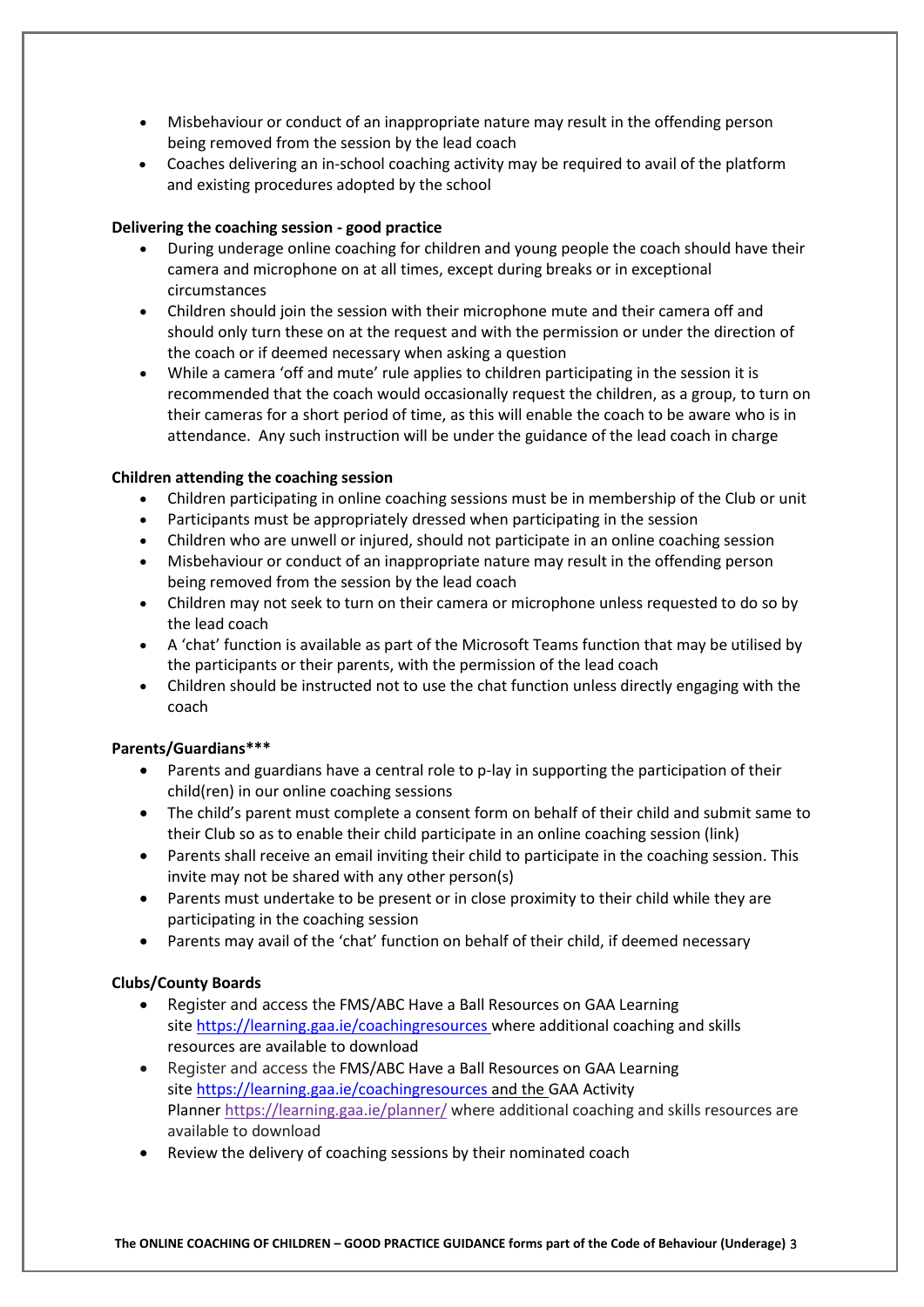- Note that the parental consent form submitted to enable a child participate in online coaching has a 12 month recognition period
- Ensure that the content and delivery of all coaching sessions and uploaded recordings are age appropriate for the participants. To achieve this, each session should be targeted at a specific age group
- Agree a realistic number of attendees at each session

#### **Injury fund/insurance**

- Please note that the provisions of the GAA player injury fund and the LGFA Injury Fund do not extend to cover participants in online coaching. Camogie Clubs are advised to liaise with their broker on any specific cover that applies to them
- Participation in any physical activity has inherent risk and it is the responsibility of the parent /guardians to ensure they have cover in place should their child sustain an accidental injury whilst participating in online coaching
- **\* Children and young people refers to any person under 18 yrs. of age. Referred to as child hereafter**
- **\*\* Online coaching denotes training and coaching sessions online for children**
- **\*\*\* Parent denotes parent or guardian. Referred to as parent(s) hereafter**